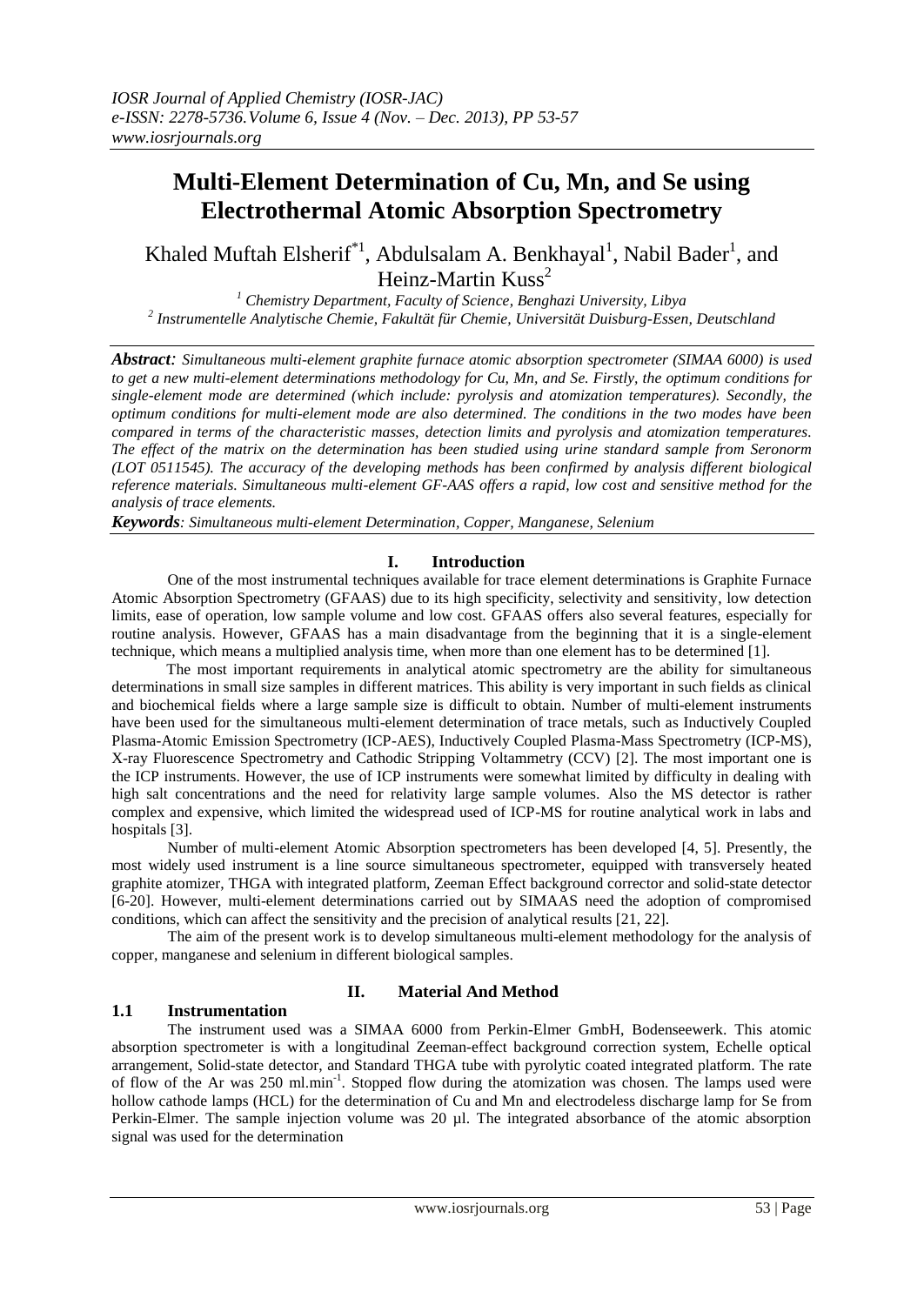## **1.2 Reagents and Samples**

High purity water (18 MΩ cm) was prepared Milli Q, Millipore Corp. system. Analytical reagent-grade nitric acid (from KMF) was purified by sub-boiling distillation. AAS-Standard reference solutions of Cu, Mn, and Se (Brend Kraft GmbH) were used to prepare the standard analytical solutions. The chemical modifier solutions (ICP-Standard Palladium and AAS-Standard Magnesium) were from Bernd Kraft GmbH.

The accuracy of the method was confirmed by the determination of Cu, Mn, and Se in Trace Elements Urine Sample from Seronorm (LOT 0511545), Lyphocheck Urine Metals Control Level 1 from Bio-Rad (LOT 69061), and Pig Kidney from Institute for Reference Materials and Measurements (BCR-CRM 186).

## **1.2.1 Trace Elements Urine Sample (Seronorm 0511545)**

Exactly 5 ml de-ionized water was added to the sample and let it stand for 30 min, and then transfer it to a plastic tube. The sample was then kept in a refrigerator at -20 $^{\circ}$ C for later use. Before use, the sample was diluted 1:4 with  $0.2\%$  HNO<sub>3</sub>.

#### Lyphocheck Urine Metals Control-Level 1 (69061)

The same procedure was applied as Seronorm sample except that, 25 ml de-ionized water was added and the sample was diluted 1:1 before use.

## **1.2.2 Pig Kidney (BCR-CRM 186)**

The sample was digested as described by Ronald Treble [23]. Firstly, the sample was dried at  $80^{\circ}$ C for 4 h. and stored in desiccators before use. 0.5218 g (BCR-CRM 186) dried sample was allowed to digest in 5 ml concentrated distilled HNO<sub>3</sub> for a period of 72 h. at room temperature. The digested/acidified sample was transferred into 50 ml volumetric flask and diluted to the mark with de-ionized water. Before use, each sample was diluted as required

#### **1.3 Contamination Control**

All sample containers, auto-sampler cups, etc. were acid washed with 10% v/v nitric acid for 24h and then rinsed several times with de-ionized water before use. The analytical reference solutions were prepared daily by diluting with 0.2% nitric acid.

#### **III. Results And Discussion**

#### **1.4 Comparison between single-element and multi-element mode**

When SIMAAS is used for single-element determination, all parameters are optimized for only one analyte. Therefore, the best optimized pyrolysis and atomization temperatures are obtained and used in the heating program, minimizing condensed and gas-phase interference. Mixture modifier  $(Pd + Mg)$  was used to stabilize the elements during the pyrolysis step. The same procedure was repeated for multi-element mode but for the three elements together. In this case, compromised conditions were obtained and used. The best pyrolysis and atomization temperatures were determined according to the pyrolysis and atomization curves and the absorbance peak for each element in the two modes. The temperature program was summarized in Table 1. Fig. 1 shows the pyrolysis and atomization curves for each element. The heating program for each element was used to determine the detection limits and the characteristic mass for each element and they were summarized in Table 2

## **Table 1 Temperature program for Multi-element determination of Cu, Mn and Se with Pd+Mg**

**modifier**

| <b>Step</b>        | Temperature $(^{\circ}C)$ | <b>Ramp</b> time $(s)$ | Hold time (s) | Gas Flow $(ml min-1)$ |
|--------------------|---------------------------|------------------------|---------------|-----------------------|
| Drying 1           | 110                       |                        |               | 250                   |
| Drying 2           | 130                       |                        | 30            | 250                   |
| <b>Pyrolysis</b>   | $1200^{\rm a}$            |                        | 20            | 250                   |
| <b>Atomization</b> | $2000^{\rm b}$            |                        |               |                       |
| Clean-out          | 2450                      |                        |               | 250                   |

**a 1200, 1200, 1400<sup>o</sup>C for Se, Cu and Mn [in single-element mode] b 1900, 2000<sup>o</sup>C for Se and (Mn and Cu) [in single-element mode]**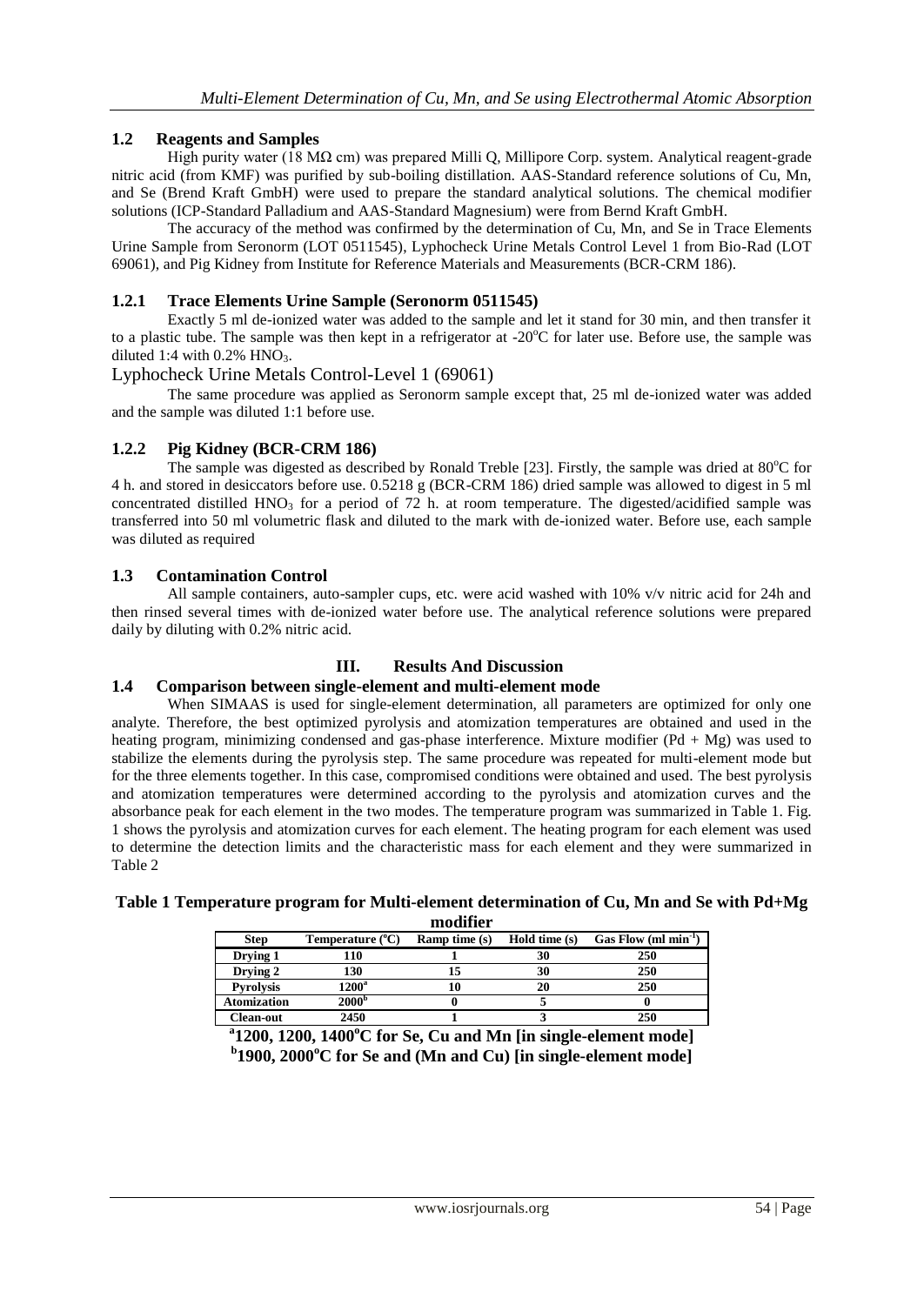**Table 2 Comparison of detection limits and characteristic mass for two modes with Pd+Mg modifier**

| <b>Element</b> | <b>Pyrolysis</b><br>(Single)<br>$({}^oC)$ | <b>Atomization</b><br>(Single)<br>${}^{\circ}C$ |               | <b>LOD</b><br>(ppb) | <b>Characteristic mass</b><br>(pg) |       |  |  |  |
|----------------|-------------------------------------------|-------------------------------------------------|---------------|---------------------|------------------------------------|-------|--|--|--|
|                |                                           |                                                 | <b>Single</b> | Multi               | <b>Single</b>                      | Multi |  |  |  |
| Cu             | 1200                                      | 2000                                            | 0.13          | 0.20                | 19.6                               | 20    |  |  |  |
| Mn             | 1400                                      | 2000                                            | 0.051         | 0.070               | 5.0                                | 5.2   |  |  |  |
| Se             | 1200                                      | 1900                                            | 0.40          | 1.0                 | 58.7                               | 58.7  |  |  |  |



**Figure 1 Pyrolysis and atomization curves of Cu, Mn, and Se with Pd+Mg modifier**

#### **1.5 Study the effect of the matrix**

The diluted reference material (1:4) has been spiked with 10 ppb Cu, 6 ppb Mn, and 80 ppb Se. 20 µl diluted spiked reference material has been injected with 5μg Pd + 3μg Mg(NO<sub>3</sub>)<sub>2</sub> as a modifier into the atomizer each time during this study. Pyrolysis and atomization curves were carried out in order to define the compromise conditions for the simultaneous determination of these elements in the presence of the matrix. Fig. 2 shows the pyrolysis and atomization curves of each element in the diluted sample by using Pd+Mg as a modifier. The peak signal for each element at the optimum pyrolysis and atomization temperatures were shown in Fig. 3



**Figure 2 Pyrolysis and atomization curves of Cu, Mn and Se in diluted urine sample (1:4) with Pd+Mg modifier**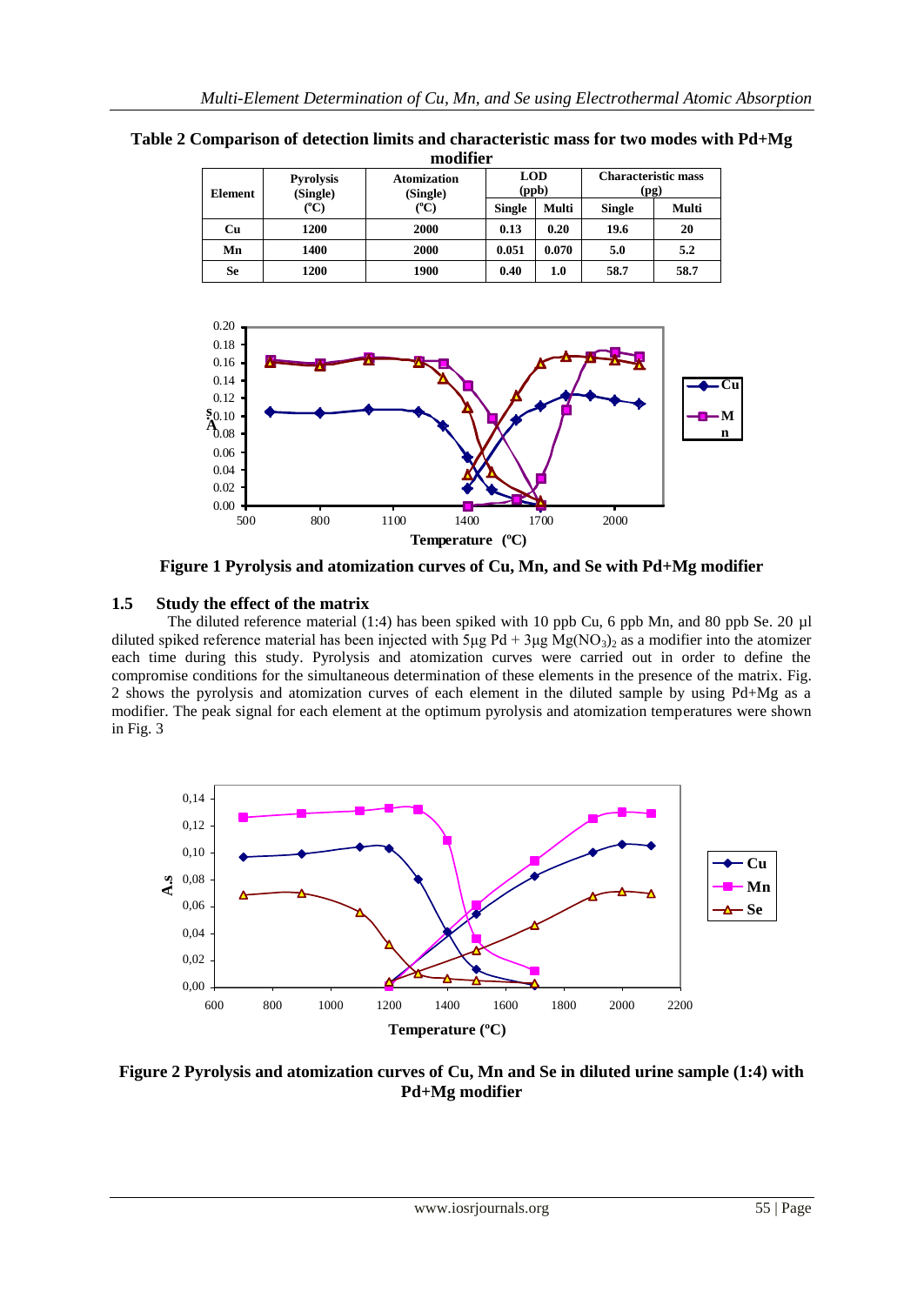

**Figure 3 Peak signals for multi-element determination in diluted urine sample with Pd+Mg modifier** 

#### **1.6 Analysis of certified reference urine samples**

The accuracy of the multi-element determination of this group was confirmed by the analysis of the following certified reference materials: Trace Element Urine Sample from Seronorm, Lyphocheck Urine Metals Control- Level 1 from BIO-RAD, and Pig Kidney from Institute for Reference Materials and Measurements .Each sample has been diluted according to the concentration of the elements in the sample

#### **1.7 Detection limits and precision**

The detection limits (DL) and the relative standard deviations (RSD) were shown in Table 3. Detection limits were calculated as three times the standard deviation of ten replicate measurements of the blank. The detection limits values of sample results were similar to those of aqueous solution. The highest increasings in the values compared to aqueous solution were as follows: 1.2 times in Seronorm and Bio-Rad urine samples for Cu, 1.6 times in Bio-Rad urine sample for Mn, and 1.7 times in Seronorm and Bio-Rad urine sample for Se. Generally, the values were similar to those of aqueous solution. The RSD for the direct simultaneous determination of Cu, Mn and Se in the urine sample were in the range (0.5-8.4%)

| <b>Sample</b>     |                                 | Cu   | Mn   | <b>Se</b> |
|-------------------|---------------------------------|------|------|-----------|
|                   | Con. Found $(\mu g l^{-1})$     | 72.8 | 13.5 | 59.3      |
| <b>Seronorm</b>   | Con. Certified $(\mu g I^{-1})$ | 78   | 12.3 | 58.6      |
|                   | DL $(\mu g l^{-1})$             | 0.24 | 0.09 | 1.70      |
|                   | $%$ RSD                         | 2.7  | 2.6  | 8.4       |
|                   | Con. Found $(\mu g I^{-1})$     | 7.3  | 1.7  | 75.1      |
| <b>Bio-Rad</b>    | Con. Certified $(\mu g I^{-1})$ | 7.0  | <3.5 | 77        |
|                   | DL $(\mu g I^1)$                | 0.17 | 0.11 | 1.7       |
|                   | $%$ RSD                         | 0.5  | 2.7  | 4.0       |
|                   | Con. Found $(\mu g I^{-1})$     | 15.9 | 4.3  | 5.2       |
| <b>Pig Kidney</b> | Con. Certified $(\mu g I^{-1})$ | 16.6 | 4.2  | 5.4       |
|                   | DL $(\mu g I^1)$                | 0.23 | 0.09 | 1.40      |
|                   | $%$ RSD                         | 1.8  | 2.3  | 5.0       |

**Table 3 Results of simultaneous determination of Cu, Mn, and Se in different biological samples**

#### **IV. Conclusion**

Simultaneous multi-element determination for number of elements can be carried out using Simultaneous Multi-element GFAA Spectrometer under compromised conditions which include pyrolysis and atomization temperatures and the use of a suitable modifier. The sensitivity and the accuracy of this technique are comparable between single- and multi-element modes. The detection limits were somewhat higher.

#### **References**

- [1]. N-M Kuss, R Maibusch, and B Bayraktar, Trace Element Determination by means of Simultaneous Multielement Graphite Furnace Atomic Absorption Spectrometry, Proceedings, *XIVth Seminar on Atomic Spectrometry*, High Tatras-Podbanske, 1998, 84-90
- [2]. S Pi-guey and H Shang-Da, Direct and simultaneous determination of copper and manganese in seawater with a multielement graphite furnace atomic absorption spectrometer, *Spectrochim Acta Part B, 53*, 1998, 699-708
- [3]. H Man-Ching, S Yu-Hsiang, H Shang-Da, Direct and simultaneous determination of arsenic, manganese, cobalt and nickel in urine with a multielement graphite furnace atomic absorption spectrometer, *Talanta, 62*, 2004, 791-799
- [4]. S A Lewis and T C O Haver, Determination of metals at the microgram-per-liter level in blood serum by simultaneous multielement atomic absorption spectrometry with graphite furnace atomization, *Anal. Chem., 57*, 1985, 2-5
- [5]. S A Lewis and T C O Haver, Simultaneous multielement analysis of microliter quantities of serum for copper, iron and zinc by graphite furnace atomic absorption spectrometry, *Anal. Chem., 56*, 1984, 1651-1654
- [6]. K Kitagawa and Y Shimazaki, A simultaneous multielement atomic absorption spectrometer with an inverse polychromator and fast fourier transformation, *Analytical Sciences, 9*, 1993, 663-669
- [7]. C Chien-Ly, K Suresh Kumar Danadurai and H Shang-Da, Direct and simultaneous determination of coper, manganese and molybdenum in seawater with a multi-element electrothermal atomic absorption spectrometer, *J. Anal. At. Spectrom., 16*, 2001, 404-408